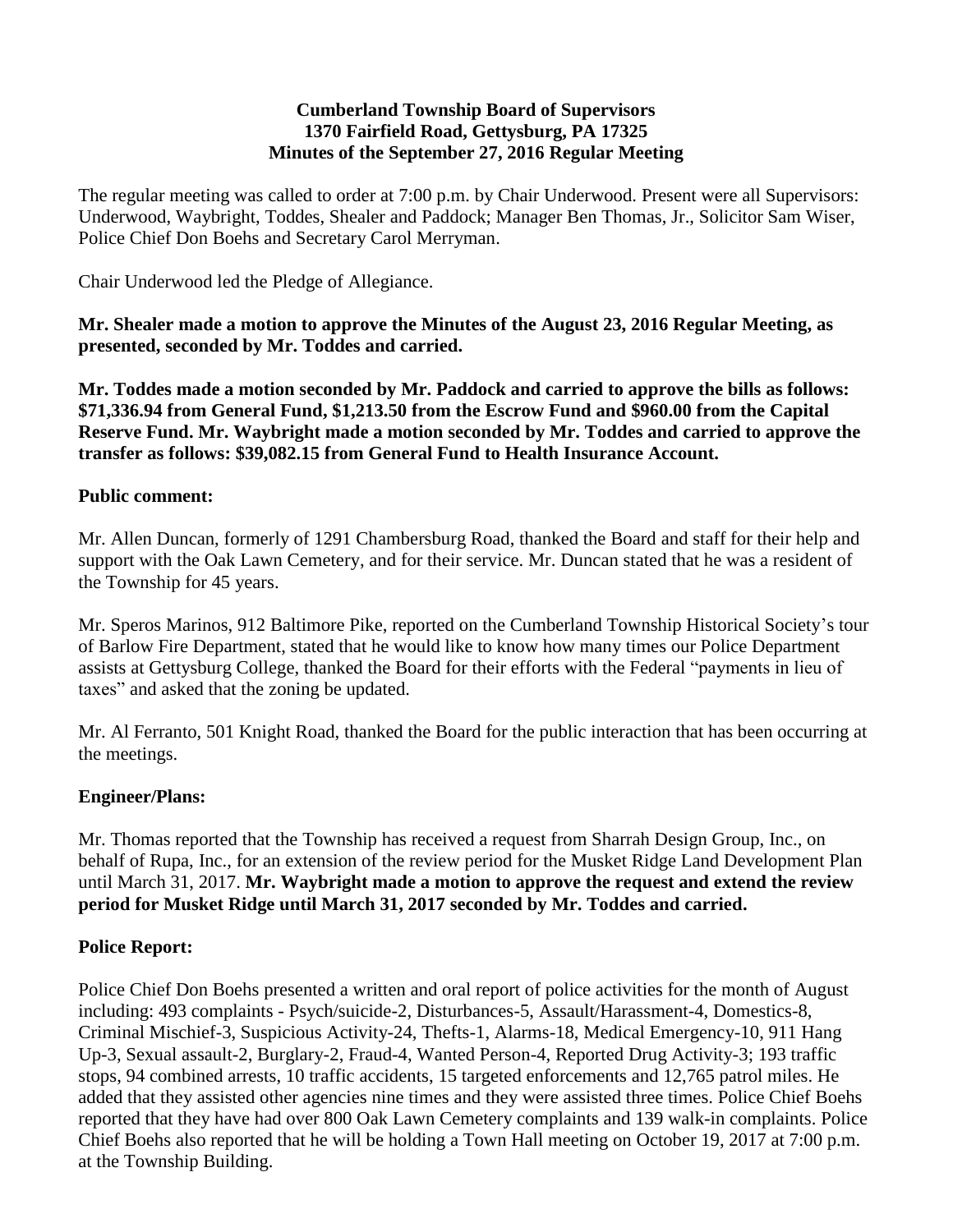#### **Active Business:**

Mr. Thomas reported that the Township has received a request from Attorney Bernard Yannetti, on behalf of Pa. Interfaith Community Programs, Inc., to re-sign and re-date the Misty Ridge, Lot 5 – Building A Plan so that it may be recorded since the 90-day period has expired. Mr. Thomas added that they have paid the fee for this. **Mr. Shealer made a motion to approve the request seconded by Mr. Toddes and carried for the Misty Ridge, Lot 5 – Building A Plan to be re-signed and re-dated.**

Mr. Thomas reported that the Township received a request and appropriate fee paid, from PJ Martin Engineering for a Zoning Text Amendment for the MX Zone, on behalf of his client, Graphcom. The request, if approved, would add "Custom Printing, Sewing, or Assembly of Promotional Items" as a permitted use in the MX District. Mr. Thomas added that the request must be reviewed by the Township and County Planning Commissions and the Board must hold a public hearing within 60 days of the receipt of the request. Mr. Thomas suggested that the hearing be scheduled for October 25, 2016 at 7:30 p.m. during the regular meeting. The Board agreed to that date and time.

Mr. Thomas reported that the Adams County Commissioners are requesting a confirmation of the Township's participation in the County's joint bidding process for collection of municipal waste and recycling beginning in 2018. **Mr. Waybright made a motion to enter into the County's joint bidding process for collection of municipal waste and recycling seconded by Mr. Paddock and carried.**

Mr. Thomas announced that there will be a Municipal Briefing on the progress of the Central Adams Joint Comprehensive Plan held on Wednesday, October 12, 2016 from 6:00 p.m. – 8:00 p.m. at the Agricultural and Natural Resources Center, located at 670 Old Harrisburg Road. Mr. Thomas added that the Supervisors and members of the Planning Commission are invited to attend and it is open to the public. Mr. Thomas added that there will also be a public workshop held on Thursday, October 20, 2016 from 6:00 – 8:00 p.m. also held at the Ag Center on Old Harrisburg Road.

Mr. Thomas reported that the Township has had text changes to the Zoning Ordinance on the table for quite some time and the Planning Commission did recommend approval of the changes at their last meeting. Solicitor Wiser added that some modifications were made based on the Planning Commission's discussions and County Planning Commission comments, revisions were made to the ordinance, and it was sent back to the County Planning Commission for their re-review. He added that once the County Planning Commission comments have been received it can come back to the Board to authorize advertisement and set a date for a public hearing.

Mr. Thomas reported that he has prepared a 2017 Budget Writing Time-line and the process will begin for the Board at the October 20, 2016 workshop at 8:30 a.m. At the workshop, the Board will review talking points, hear from the Department Heads, review 2016 completed projects, discuss 2017 proposed projects and staffing and Mr. Knoebel will report on MS-4.

## **Finance Committee:**

Police Chief Boehs explained that the Board had previously approved moving \$50,000.00 in the budget from Part-Time Salaries to Full-Time Salaries to cover the change in status of Office Derek Hartman to full-time. He added that there is a second request to allocate the \$50,000.00 into \$20,300.00 Salary of Patrolmen, \$24,795.00 Police Overtime, \$4,280.00 Health Insurance, \$400.00 Dental Insurance and \$65.00 Vision Insurance. **Mr. Toddes made a motion to approve the budget line item transfers, as stated, seconded by Mr. Shealer and carried.**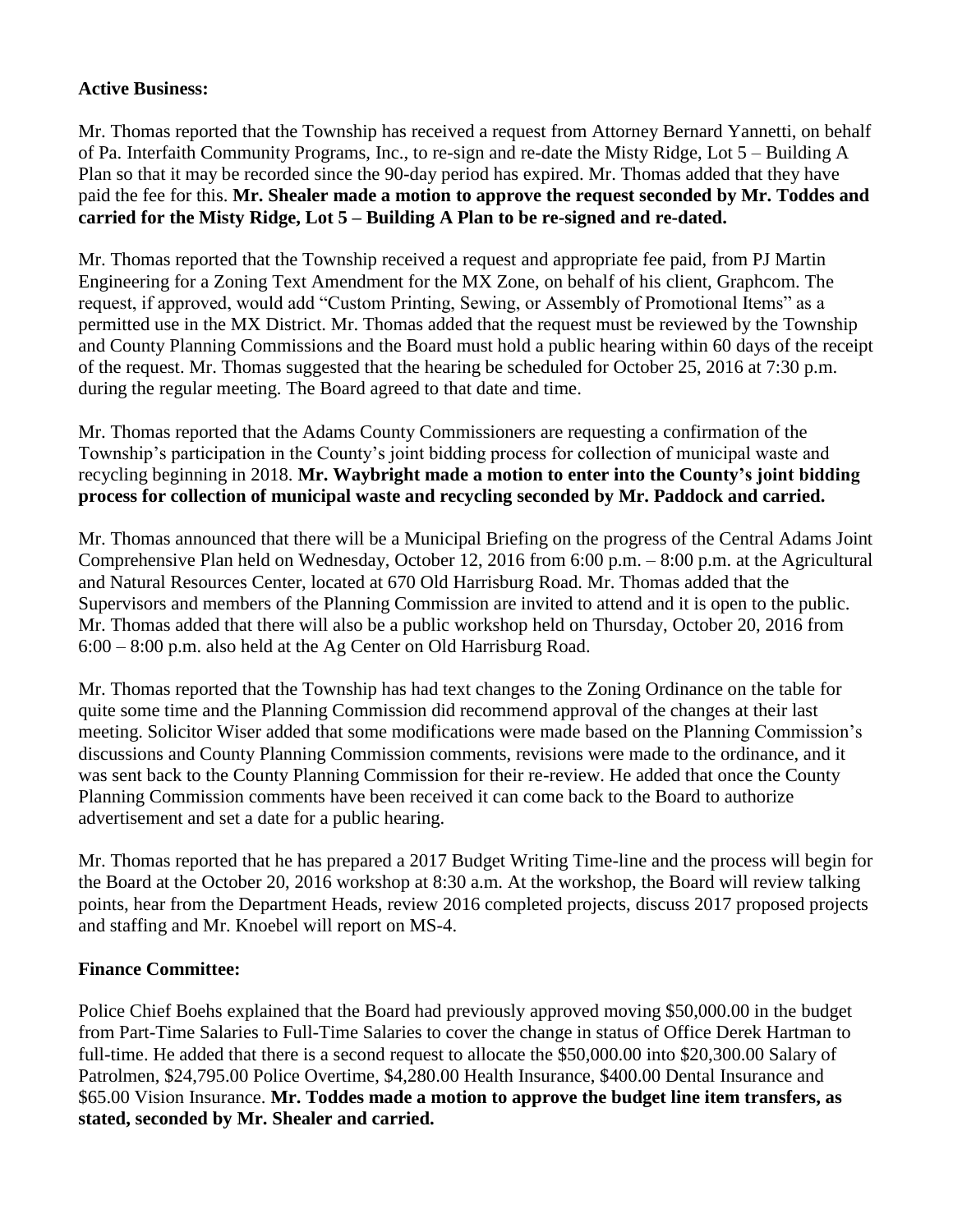Mr. Thomas also reported that the Police Department has surplus equipment to be sold to Conewago Township, in the amount of \$500.00. **Mr. Waybright made a motion seconded by Mr. Toddes and carried to authorize the sale of the surplus Police equipment to Conewago Township, in the amount of \$500.00.**

Mr. Thomas requested that a three foot size Logo Plaque is be purchased to be placed on the wall in the meeting room between the two flags in the amount of \$239.00, as recommended by the Finance Committee. **Mr. Shealer made a motion to authorize the purchase of the Logo Plaque, to be hung in the meeting room, at a price of approximately \$240.00, seconded by Mr. Paddock and carried.**

Mr. Thomas reported that a request has been received from Jackie Dwyer, Executive Director of the Gettysburg Area Recreation Authority (GARA.) Ms. Dwyer's request states that she is asking for a letter of support for the Kiwanis Playground that they are planning to break ground on in the spring of 2017 and the purpose of the letter is to help elicit support from the Adams County Grant Foundation. The playground will be designed to be handicapped accessible and create a safe recreational environment for all children. **Mr. Paddock made a motion to approve the letter of support, as requested, seconded by Mr. Toddes and carried.** 

Mr. Thomas reported that the next agenda item is the approval of the Township's 2017 Minimum Municipal Obligation (MMO) for both of the Township's Pension Plans and approval of the MMOs is required by September 30, 2016. Mr. Thomas also reported that our 2016 allocation from the Commonwealth of Pennsylvania is anticipated to be increased by \$13,950.00. He added that the estimates are based on payroll as follows: Police Pension Plan \$111,579.00 and Non-Uniformed Pension Plan \$50,118.00 and these figures will be input into the 2017 budget. **Mr. Toddes made a motion to approve the 2017 Non-Uniformed Pension Plan MMO, in the amount of \$50,118.00, seconded by Mr. Waybright and carried. Mr. Shealer made a motion to approve the 2017 Police Pension Plan MMO, in the amount \$111,579.00, seconded by Mr. Toddes and carried.**

Mr. Thomas reported that he has been requested to serve on the Adams County Economic Development Corporation's (ACEDC) Board of Directors. He added that it will involve six meetings per year on the second Tuesday of every other month at 8:00 a.m. **Mr. Waybright made a motion to authorize Mr. Thomas to serve on the ACEDC's Board of Directors, seconded by Mr. Shealer.** Mr. Ferranto stated that he has a concern about Mr. Thomas accepting this position because of the workload that he already has with the Township and feels that he should concentrate on the Township. Mr. Thomas stated that he feels that serving on the board will be a plus for the Township. Shealer stated that he will ask Mr. Thomas to step down from this position if he sees that his work with the Township is being compromised by attending these meetings. **The motion carried**.

## **Solicitor:**

Solicitor Wiser stated that he has received an Easement Agreement prepared by Attorney Yannetti between Harvest Investment Group and Cumberland Township and he hopes this may be the final easement needed to clean-up the St. Francis intersection improvement project at Boyd's School Road and Table Rock Road. **Mr. Shealer made a motion to authorize Chair Underwood to execute the Easement Agreement, on behalf of the Township, seconded by Mr. Toddes and carried.**

Solicitor Wiser also reported that he has received a request from Attorney Bernard Yannetti, on behalf of Misty Ridge – Recreational Lot, asking that the sanitary sewer note indicating that there would be one EDU of water and sewer to the site be removed from the approved plan and in lieu of constructing a permanent bathroom facility, providing a year-round port-o-pot located on-site. Attorney Yannetti adds in his letter that a revised as-built drawing will be provided with the sewer note removed and the  $\frac{3}{4}$ " water line and sewer lateral also removed. After much discussion, including the Park and Rec funds being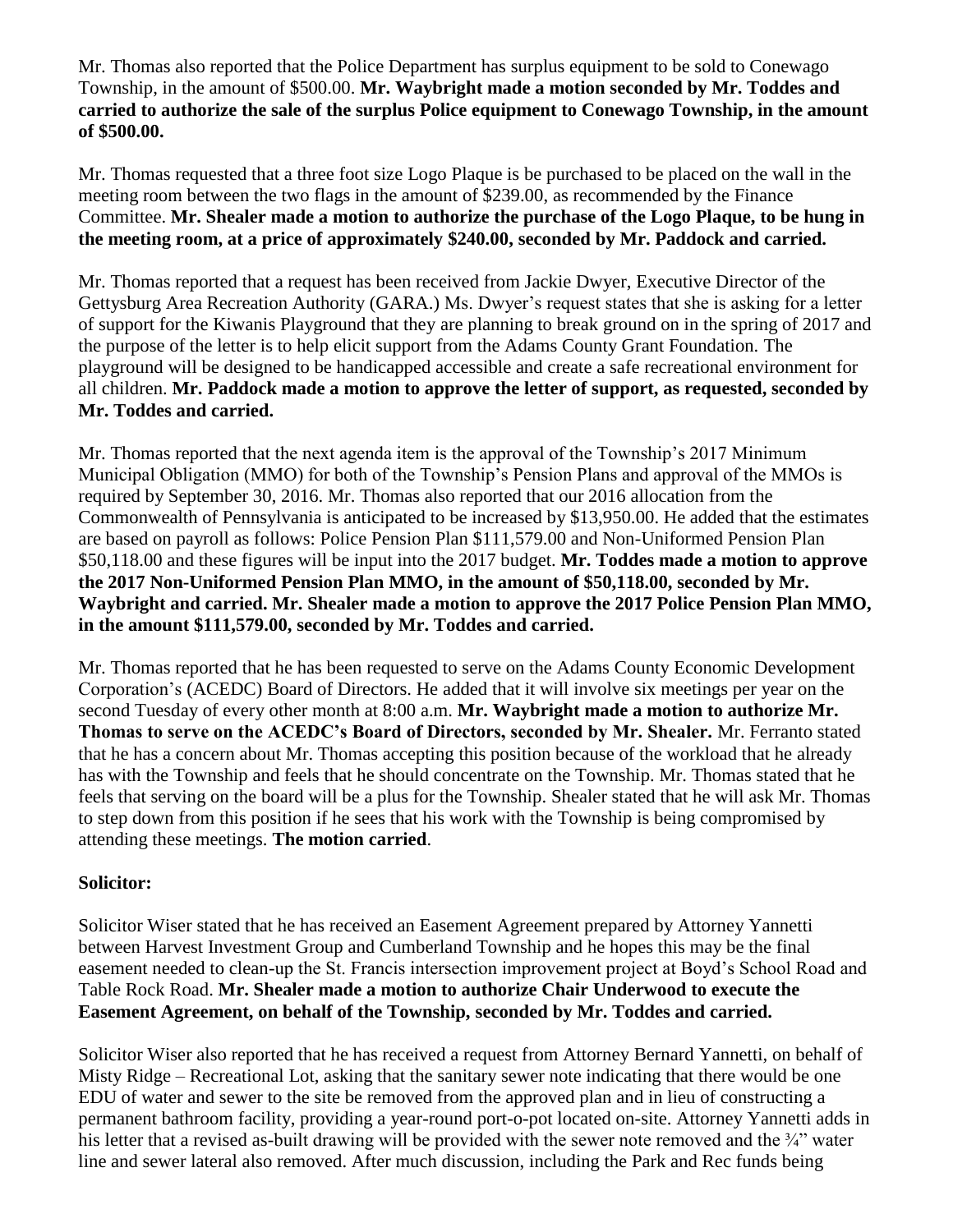returned to Pa. Interfaith for the construction of the pavilion that was supposed to be for public use. Mr. J.R. Crushong stated that the pavilion will still be available for public use, similar to the pavilions at Oakside Park and people could go to the Community Room to use the bathroom facilities there. Discussion was held regarding the distance to those facilities and handicap accessibility. **Mr. Shealer made a motion to table the request, to have the request reviewed by the Township's Planning Commission and to have the Cumberland Township Authority's minutes to review prior to action being taken. The motion was seconded by Mr. Toddes and carried.**

Solicitor Wiser requested that the Board authorize Chair Underwood to execute a Stormwater Operation and Maintenance (O&M) Agreement for the Jarvis property located in Deatrick Village. Solicitor Wiser reported that this has been thoroughly reviewed by the Township's engineer. **Mr. Paddock made a motion to authorize Chair Underwood to execute the O&M Agreement for the Jarvis property in Deatrick Village seconded by Mr. Shealer and carried.**

Solicitor Wiser reported that the Township's Sign Ordinance is a stand-alone ordinance and being a Land-Use regulation, should be part of the Zoning Ordinance. Additionally, as part of the Zoning Ordinance is subject to the Municipalities Planning Code and the proposed amendment will need to be advertised two times and a public hearing must be held. Solicitor Wiser suggested holding the public hearing on October 25, 2016 along with the proposed amendment from Graphcom.

## **Committee Reports and comments from Board Members:**

**Public Safety –** Chair Underwood reported that she and Gettysburg Fire Department representatives met with our Congressman and went over some thoughts that they have on a "payment in lieu of taxes" since the National Park Service cut off their \$5,000.00 donation to the Fire Department.

**Parks and Recreation** – Mr. Toddes reported that things are going well at the Rec Park, they had good attendance at Movie Night, and the building in the back is being considered to be converted to a youth center and he will have more information coming on that. He added that they did go look at the piece of ground the Mr. Martin Hill is interested in donating to the Township for recreation purposes.

**CTA** – Mr. Shealer reported that they are still working on the re-location of the sewer line on SR 0116 at the bottom of the hill and there are issues with the paint on the Authority's new truck.

**COG** – Chair Underwood reported that the speakers last month were representatives from Destination Gettybsurg and they mentioned the \$135,000,000.00 being brought into the county by the travel industry. **CT411 –** Chair Underwood read a statement regarding comments made at the August meeting by resident, Zach Gulden, regarding the Township's health insurance costs and coverages that she felt needed to be clarified for factual accuracy and some incorrect information that was reported by the Gettybsurg Times reporter, Ken Knox, regarding a tax increase. Chair Underwood requested that a retraction be printed in the newspaper regarding the alleged tax increase.

# **Finance, Highway, Buildings and Grounds, Personnel, Planning and Zoning, and Economic Development – no reports**

## **Staff Reports:**

**Manager –** Mr. Thomas reported that the Traffic Impact Fee Committee had their first meeting on September 7, 2016 and traffic studies at the identified intersections have now been completed and will be reviewed by the committee. Mr. Thomas added that the Adams County Office of Planning and Development will be able to produce the Township's Land Use Assumption Report, this will save the taxpayers a fair amount of money and they will be providing the Township with a contract that Solicitor Wiser will review. Lastly, Mr. Thomas reported that the Township's Liquid Fuels allocation for 2017 has increased by \$13,000.00 over 2016.